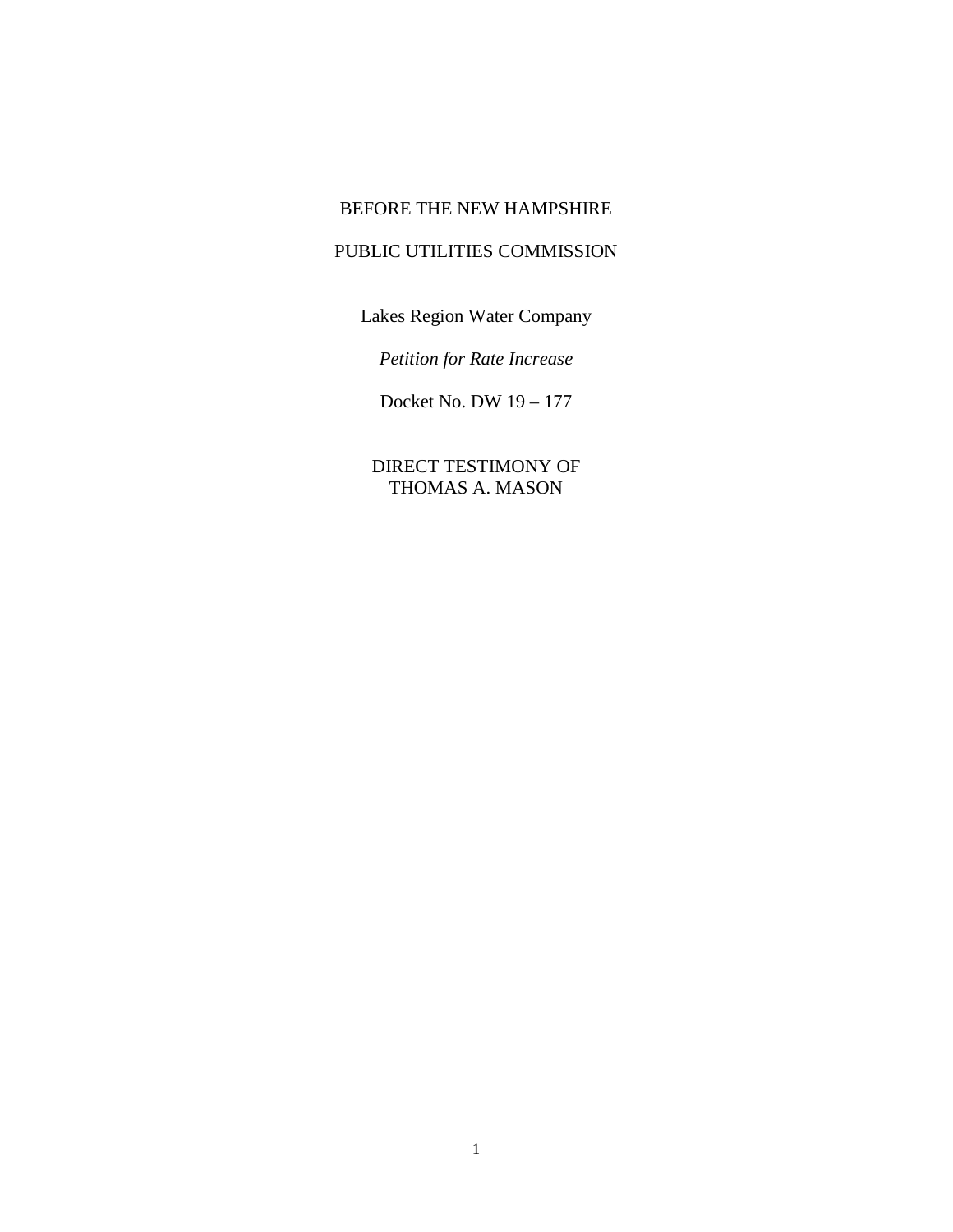## **I. BACKGROUND**

| $\boldsymbol{2}$            | Q. | Please state your name and business address.                                                                            |
|-----------------------------|----|-------------------------------------------------------------------------------------------------------------------------|
| $\mathfrak{Z}$              |    |                                                                                                                         |
| $\overline{4}$              | A. | My name is Thomas A. Mason and my business address is 420 Governor                                                      |
| 5                           |    | Wentworth Hwy, PO Box 389, Moultonborough, NH 03254.                                                                    |
| $\sqrt{6}$                  |    |                                                                                                                         |
| $\boldsymbol{7}$<br>$\,8\,$ | Q. | What is your role at Lakes Region Water Company?                                                                        |
| 9                           | A. | I am President of Lakes Region Water Co., Inc. ("LRWC" or the "Company"). I                                             |
| 10                          |    | also serve on its Board of Directors. I supervise LRWC's water operations and                                           |
| 11                          |    | capital projects for all of the Company's 19 Community Water Systems, including                                         |
| 12                          |    | Dockham Shores.                                                                                                         |
| 13                          |    |                                                                                                                         |
| 14                          | Q. | What is the purpose of your testimony?                                                                                  |
| 15                          |    |                                                                                                                         |
| 16                          | A. | I offer this testimony to explain the capital and operational improvements that                                         |
| 17                          |    | LRWC has made to the Dockham Shores water system which have significantly                                               |
| 18                          |    | improved the quality of service provided to customers.                                                                  |
| 19                          |    |                                                                                                                         |
| 20                          | П. | ACQUISITION OF THE DOCKHAM SHORES WATER SYSTEM                                                                          |
| 21                          |    |                                                                                                                         |
| 22                          | Q. | How did LRWC come to acquire the Dockham Shores water system?                                                           |
| 23<br>24                    | A. | In 2015, Colin Robertson owned the Dockham Shores water system with his wife.                                           |
| 25                          |    | He approached me and asked if LRWC was interested in purchasing the system.                                             |
| 26                          |    | He indicated that the system was not profitable, and he wished to retire. The                                           |
| 27                          |    | system needed significant capital improvements that had been recommended by                                             |
| 28                          |    | the Department of Environmental Services. See Attachment A, NHDES Sanitary                                              |
| 29                          |    | Survey dated December 5, 2015. Mr. Robertson did not have the financial or                                              |
| 30                          |    | technical ability to make the required improvements to continue to serve                                                |
| 31                          |    | customers.                                                                                                              |
| 32                          |    |                                                                                                                         |
| 33                          |    | Mr. Robertson agreed to sell the system to LRWC at a loss for \$60,000, which                                           |
| 34                          |    | was less than its net plant of \$88,943 (2015 Form F1, Line 5) at the time. After                                       |
| 35                          |    | an initial due diligence, inspections and review of the system, LRWC and                                                |
| 36                          |    | Dockham Shores entered into an asset purchase agreement on April 25, 2016.                                              |
| 37                          |    |                                                                                                                         |
| 38                          |    | On May 31, 2016, LRWC submitted a petition to acquire the assets and franchises                                         |
| 39<br>40                    |    | for approval by the Commission. On November 10, 2016, the Commission<br>approved the acquisition and related financing. |
| 41                          |    |                                                                                                                         |
| 42                          | Q. | What were LRWC plans when it acquired the system?                                                                       |
| 43                          |    |                                                                                                                         |
| 44                          | A. | As part of the application to the Commission, I asked LRWC Field Supervisor                                             |
| 45                          |    | Justin Benes to prepare an initial capital improvements plan and cost estimate for                                      |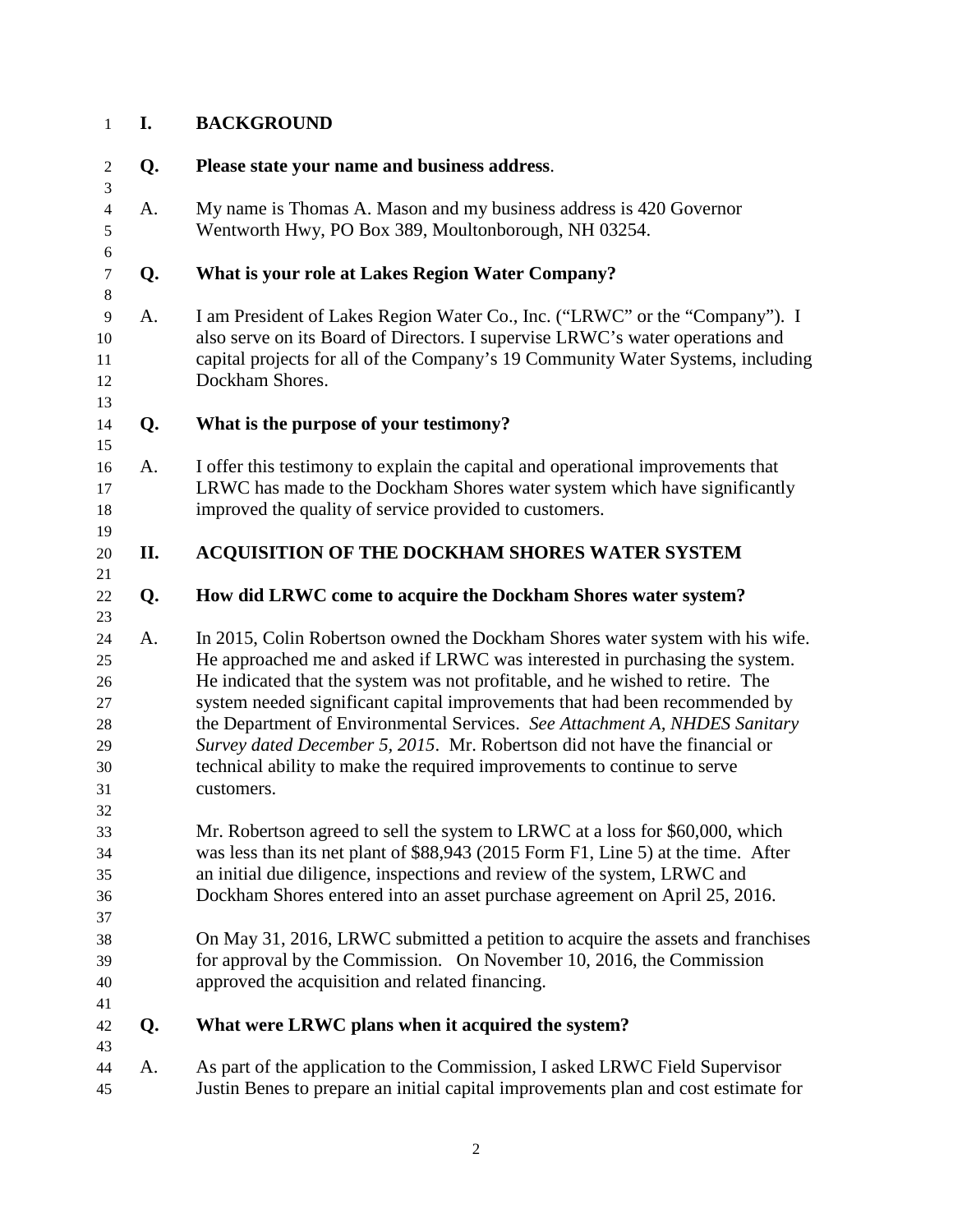| 1<br>$\mathfrak{2}$   |      | improvements required for LRWC to assume operations. Attachment B is the<br>initial plan prepared by Justin Benes.                                             |
|-----------------------|------|----------------------------------------------------------------------------------------------------------------------------------------------------------------|
| 3<br>4                |      | LRWC's initial plan addressed the existing underground pit where access was                                                                                    |
| 5<br>$\boldsymbol{6}$ |      | extremely difficult and dangerous and did not comply with OSHA requirements.<br>LRWC's initial plan also included telemetry, wiring, meters and replacement of |
| $\tau$<br>$8\,$       |      | electrical panels. The total costs were estimated to be \$60,000.                                                                                              |
| $\overline{9}$        | Q.   | When did LRWC acquire the system?                                                                                                                              |
| 10                    |      |                                                                                                                                                                |
| 11<br>12              | A.   | LRWC acquired ownership of the Dockham Shores water system on July 1, 2017.                                                                                    |
| 13<br>14              | III. | <b>CHANGES FOLLOWING ACQUISTION OF DOCKHAM SHORES</b>                                                                                                          |
| 15<br>16              | Q.   | How did LRWC's plans for the system change following acquisition?                                                                                              |
| 17                    | A.   | After acquiring the system and operating it for an initial period, it became clear                                                                             |
| 18                    |      | that the system was in considerably worse shape than originally believed. The                                                                                  |
| 19                    |      | deteriorated condition of the system was described in detail in response to Staff                                                                              |
| 20                    |      | Data Requests in DW $16 - 619$ and in <i>Attachment C</i> . By way of summary:                                                                                 |
| 21                    |      |                                                                                                                                                                |
| 22                    |      | One of the two storage tanks had failed and the second tank had<br>$\circ$                                                                                     |
| 23                    |      | deteriorated to the point where it was leaking and could not be repaired.                                                                                      |
| 24                    |      |                                                                                                                                                                |
| 25                    |      | The well yields were lower than anticipated which required LRWC to<br>$\circ$                                                                                  |
| 26                    |      | impose water use restrictions and bans.                                                                                                                        |
| 27                    |      |                                                                                                                                                                |
| 28                    |      | The system also experienced frequent electric power outages during storm<br>$\circ$                                                                            |
| 29                    |      | events which required a portable generator to be manually set up. The                                                                                          |
| 30                    |      | frequency of power failures was unusual compared to other nearby                                                                                               |
| 31                    |      | systems operated by LRWC.                                                                                                                                      |
| 32                    |      |                                                                                                                                                                |
| 33                    |      | If LRWC had proceeded with its initial plan, it would have only been a temporary                                                                               |
| 34                    |      | fix. The Company would have likely needed to entirely replace the pump station                                                                                 |
| 35                    |      | 3 to 4 years later. This would have had an adverse impact on both rates and                                                                                    |
| 36                    |      | service to customers.                                                                                                                                          |
| 37                    |      |                                                                                                                                                                |
| 38<br>39              | Q.   | What did LRWC do as a result of the deteriorated condition of the system?                                                                                      |
| 40                    |      | LRWC hired Lewis Engineering to reassess the pump station and provide                                                                                          |
| 41                    |      | recommendations to LRWC. Lewis Engineering's recommendations are included                                                                                      |
| 42                    |      | in Attachment C.                                                                                                                                               |
| 43                    |      |                                                                                                                                                                |
| 44                    |      | By way of summary, Lewis Engineering recommended that the pump station be                                                                                      |
| 45                    |      | completely re-designed and re-built to meet current standards through the addition                                                                             |
| 46                    |      | of a new water storage/pump house facility that was relocated next to the existing                                                                             |